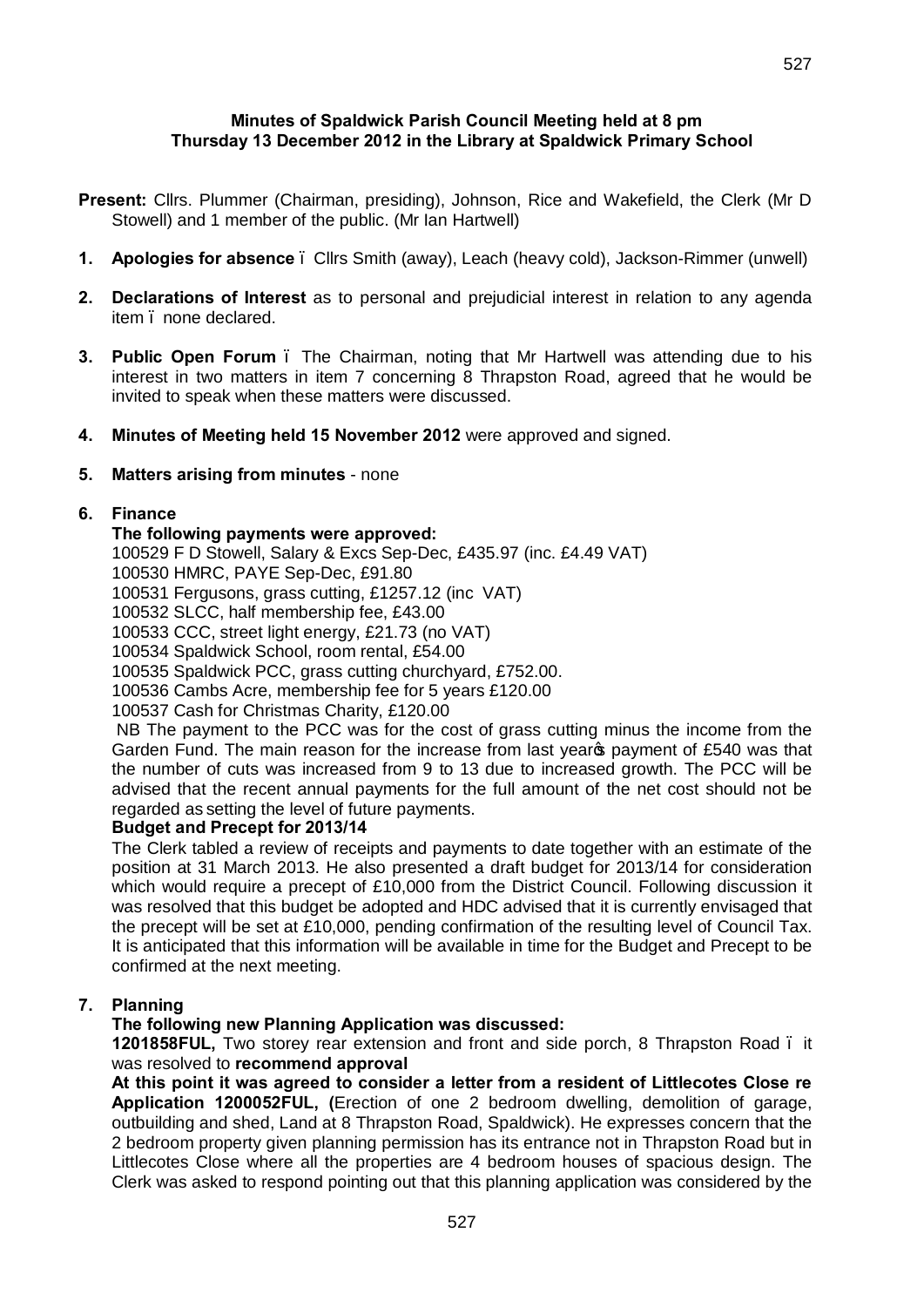Parish Council at the meeting on March  $22<sup>nd</sup>$ , which was also attended by 7 members of the public. It was at that meeting **resolved to recommend approval**, on the grounds that it would have no adverse effect on the conservation area, street scene or on surrounding properties and that it was considered to comply with relevant planning policies. Permission was granted by HDC on April 25<sup>th</sup>. Council remains of the opinion that it acted properly in this matter. The fact that the entrance to the proposed property would be in Littlecotes Close was clear from the plans submitted with the application and was not raised as an issue by anyone.

## **Mr Hartwell left the meeting at this point**

## **Discussion of new planning applications then resumed.**

It was resolved to submit the following responses to the Local Planning Authority

**1201810TREE,** Beech tree, lateral reduction of two branches and crown raised to 3 metres above ground level, 4 Pound Close - **No objection**

**1201882NMA,** Amendment to Planning Permission 1200876FUL to new obscure glazed window to side elevation at first floor, 8 Ferriman Road - **No objection**

**1201881FUL,** Extension to side of dwelling, 3 Mount Pleasant – SPC recommends **approval**  as the proposal would have no adverse effect on the street scene or on neighbouring properties.

**1201867FUL,** Single storey side and rear extension, 3 Royston Avenue **–** SPC recommends **approval** as the proposal would have no adverse effect on the street scene or on neighbouring properties.

#### **To note Local Planning Authority decisions / reports**

#### **1201651FUL relating to the A14 Spaldwick Service Area** – **withdrawn.**

The following comments subsequently received from statutory consultees were noted

CCC Highways **-** The increase in possible vehicle movements would be modest because of the reduction in the number of pumps from 8 to 6, which can be a major vehicle movement generator within these sites. It is understood that there are some concerns regarding a possible increase in vehicle movements through the village and while this is something that should be discouraged if possible it is not at a level that the Highway Authority could object to. The provision of extra signage within the site indicating the route back to the A14 west bound would also minimise the amount of vehicles that may make this manoeuvre.

Environment Agency – EA objects to the proposed development as submitted because there is insufficient information to demonstrate that the risk of pollution to controlled waters is acceptable.

**1201639FUL,** Rear extension and demolition of existing garage, 4 Mount Pleasant, **Permission granted.**

## **8. Queen Elizabeth's Diamond Jubilee Commemoration June 2012** – progress reports

1. Bench on Belton's Hill – CCC ROW Officer is of the opinion that this verge is not CCC property. On his recommendation this is being pursued with adjacent land owners.

2. Tree adjacent to bench at Belton<sub>®</sub> Hill edeferred pending clarification of land ownership.

## **9. Inspection / Repair / Replacement of Assets** – progress reports

**Trees on Village Green** – Cllr Plummer is checking whether there is a safety hazard; how effective the suggested treatment is; and how frequently the treatment needs to be repeated. In the meantime it was agreed to defer any action until these matters have been clarified.

**Trees / shrubs pruning, Ferriman Road public open space** – the pile of branches remains to be removed.

**Children's play area inspection report** – Cllr Rice reported that all the equipment had passed a Visual Inspection carried out on Nov 17, and that he had trimmed some encroaching plants / shrubs around the site and removed the cuttings.

**War Memorial refurbishment** . Clerk to progress

**Village sign refurbishment** . Trevor Cooper has said he will complete the work in the Spring

**Tree pruning, Stow Road verge** – awaiting action by Cllrs Johnson & Smith